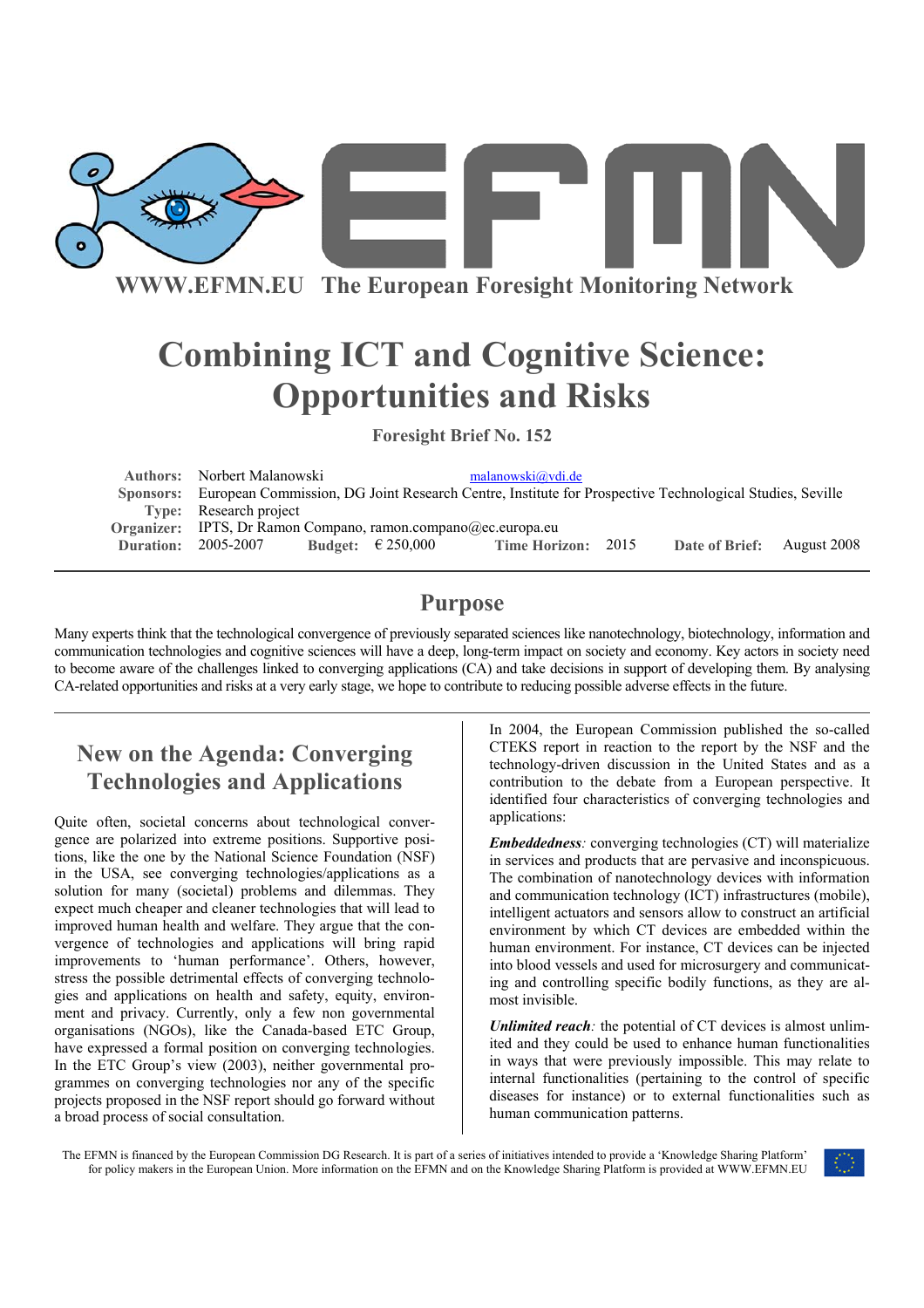*Engineering the mind and the body*: CT devices may be used in micro-scale engineering, and they may extend its domain from 'traditional' micro-scale engineering, such as DNAreplication, towards engineering of the mind. The CTEKS report makes a plea for engineering *for* the mind (and the body), rather than the more threatening engineering *of* the mind. This clearly indicates the normative challenges that CT will pose for society in the future.

*Specificity*: the instruments developed at the crossroads of biotechnology, nanotechnology and ICT enable a focused and specific use in, for instance, binding pharmaceuticals to specific DNA-profiles so that unwanted side effects can be avoided.

These four characteristics offered a starting point for a preliminary analysis on opportunities and risks of converging applications as a broad pilot study.

#### **Objectives: Improve the Quality of Debate**

The research project had the following objectives:

- to review existing literature and structure information in order to initiate discussion on opportunities and risks resulting from converging applications;
- to provide a starting point for setting priorities for discussion on research and strategy within and between the various fields;
- to formulate and structure relevant open questions on opportunities and possible risks of CA;
- to contribute to a balanced discussion on opportunities and risks and further work on this topic*.*

#### **Methodology: Literature Review and Expert Interviews**

The analysis is based upon a literature review complemented by ten expert interviews carried out over the telephone. The interviewees were natural and social scientists familiar with the topic of converging technologies and applications.

As CA is a very wide and diffuse field to analyse, the main focus in this foresight brief will be on the impact of the convergence of ICT with cognitive science (CS). The CTEKS study identified the cognitive sciences as an important emerging field of converging technologies and applications. For the sake of clarity, this brief will focus on three specific areas at the intersection of cognitive science and ICT, as identified by bibliometrical research as major foci of mutual benefit between ICT and CS<sup>-</sup>

- human brain interface,
- speech recognition,
- artificial neural networks.

### **Main Findings**

#### **Human Brain Interface**

The brain-machine interface (BMI) is an example of a medium to long-term application field with wide-ranging consequences and a number of concrete challenges. In addition, ethical aspects are very important according to an international study group that developed a roadmap of neuro-IT development. Recent progress in fundamental neurophysiological research gives the impression that, in the near future, visions from science fiction movies like implanted electrodes may become possible (*technological-scientific dimension*). The human brain could be directly interfaced with computers or embedded in external devices. Information gathering and processing devices could be incorporated in the human body. However, we are still a long way from these applications in real life.

All current prototypes are basically one-directional, generally from the brain to the external environment, with no feedback loops, that is, two-way information transmission. For real life applications, like the control of paralyzed limbs or complex prosthetic devices, bi-directional interfacing will be necessary so that the brain can use its sophisticated feedback control strategies. In addition, a number of technological challenges, such as better sensory input or better understanding of neural coding of primary motor regions, have to be solved before this highly invasive technique can be applied to humans.

Bi-directional brain computer interfacing (BBCI) holds great promise in the treatment of neurological and trauma patients (*health dimension*). Before doing this kind of treatment, it is necessary to identify the exact brain regions for electrodes to use BBCI for specific tasks. Furthermore, real-time encoding/ decoding software for brain input/output signals are needed. Further work on improving BBCI techniques, and also alternatives to implanted electrodes, must be done.

As regards the *ethical dimension*, science, society and business in Europe have to decide what should be done if invasive technology causes brain damage. If it does, would it be acceptable to patients? Would chirurgical interventions be acceptable only to disabled or also to healthy people? When is it acceptable to the public? How could the public or stakeholders be involved in such a discussion? In addition, it may be that brain plasticity interferes with the normal operation of the human brain. These are all open questions to be addressed when shaping this converging technology.

This is an example of a converging application that could also have a great impact on European society (*social dimension*). There may also be clear cases of misuse. Mentally upgraded individuals (as shown in some science fiction movies and novels) could theoretically establish new collective forms and dominate society. Although this is still only fiction, it might be worth thinking about the *legal dimension* and European regulatory issues (*political dimension*) at the very early stages of development in order to avoid controversy similar to the one surrounding green biotechnology, where balanced views have been hard to come by. Another interesting question concerns the possiblity of arising socal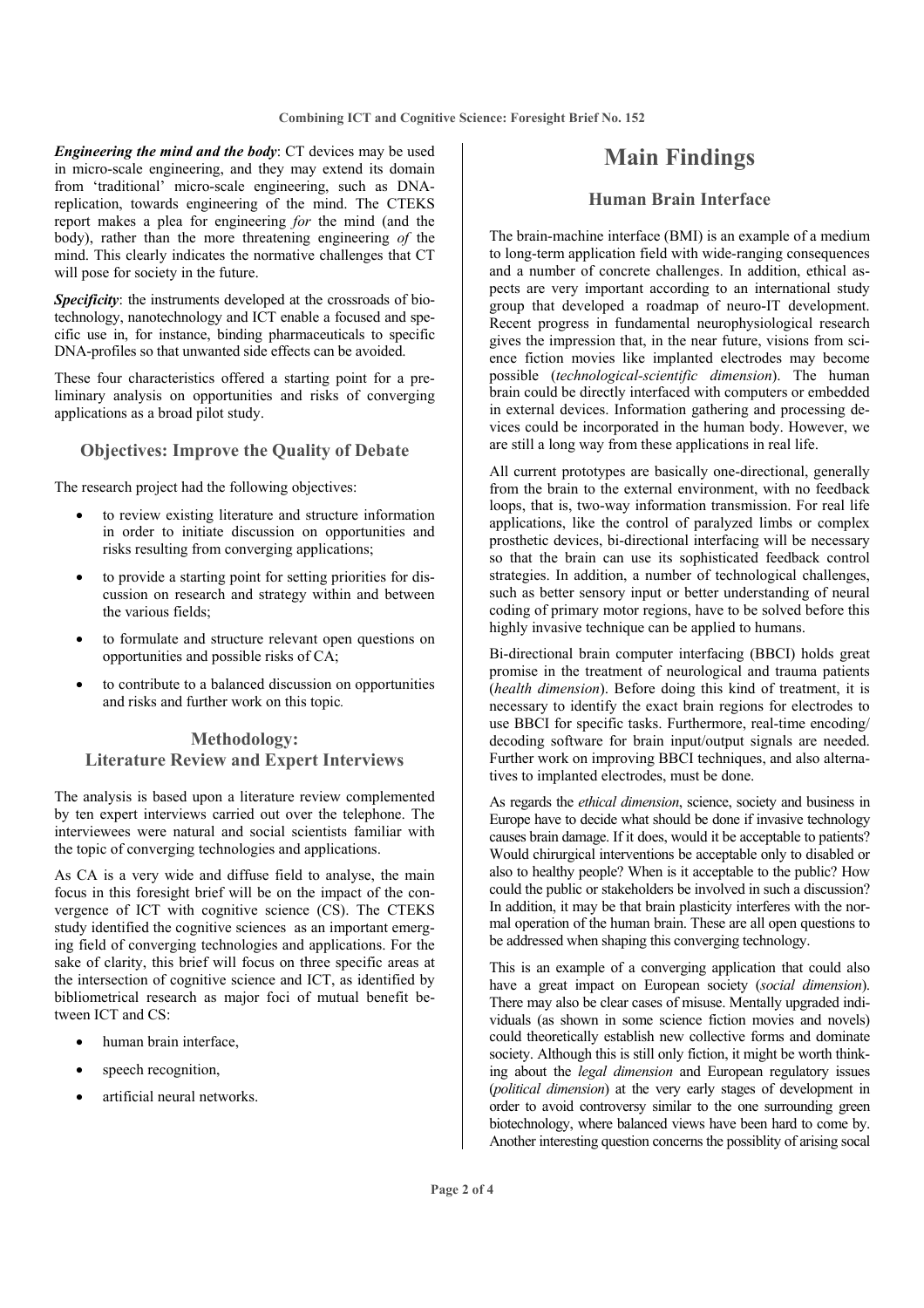pressure; for instance, under which circumstances should disabled people or their healthy peers have the opportunity to reject using BBCI and be able to continue their lives as they did before.

Since interfaces to the human brain are in the very early stages of development, the long-term *economic dimension* of these converging applications is not clear. A number of scientific, business and social questions are still open and would need to be addressed before assessing the economic impact. They include: Is there a critical mass of scientists and private companies for developing human brain interfaces in Europe? What role do large companies and SMEs play? What is the economic potential of human brain interfaces and what are the economic risks? What kind of public funding (*political dimension*) is necessary for the development of applications and products that are competitive on international markets? How could stakeholders be involved in finding a common ground for applications and products that are broadly accepted by the public?

#### **Speech Recognition**

From an economic perspective, speech recognition is very promising since it is a major development in the convergence of ICT and the cognitive sciences in the short and medium-term and has enormous implications for the way we will work and live in the future (*economic dimension*). According to Lawrence Rabiner, speech recognition aims to accurately and efficiently convert a speech signal into a text message independent of the speaker or the speaking environment. The challenge is to make speech recognition systems robust irrespective of the surrounding acoustics so that they also function well in cars or environments where cellular phones are typically used. A range of signal-processing methods for speech enhancement, noise removal, speaker normalization and feature normalization have been proposed to solve the problems associated with noisy environments. The key challenge is to develop easy-to-learn interfaces between humans and machines for advanced services that are as simple as voice telephone is today (*technological-scientific dimension*).

In the next few years, this area of converging applications is expected to play a major role in cars, mobile phones, personal computers, handheld devices and even household equipment, for instance washing machines. International companies like IBM, Philips or Miele and a number of European SMEs are very active in this field. According to a market prognosis by Frost & Sullivan, the market volume for 2006 in speech recognition technology will be \$ 700m in the US alone and further growth is expected in the following years. The market volume and the growth tendency is about the same (*economic dimension*). International agreement on standards for software and hardware would be beneficial for rapid deployment and exploitation of this market potential.

Widespread use of speech recognition applications would not only save costs for the businesses concerned but would also have profound implications for the way we work. Speech recognition would make working with personal computers much easier and thus more productive. In addition, the nature of office work could change as certain 'simple' and repetitive tasks would be reduced (*social dimension*). For this reason, a

discussion on upside (de-skilling of work) and downside (reskilling of work) adjustment between the stakeholders might be very useful to find new satisfying concepts of work for highly skilled and less skilled workers. Additionally, it is difficult to predict how social life and privacy could change. Abuse or misuse of this converging technology seems possible. Would speech recognition provide better learning tools for instance for learning a foreign language in a more efficient way? Would everybody who wants to have access to such systems (*ethical and social dimension*)? As regards the *political* and *legal dimensions*, how could public authorities support the development of international standards? Furthermore, it could be very important to find new ways of funding basic and application-oriented research on speech recognition.

#### **Artificial Neural Networks**

Artificial neural networks could be widely used in industrial applications in the long-term (*economic dimension*). However, according to the roadmap of the international "Neuro-IT" network, in the majority of cases industrial applications have been very specialized and of limited economic significance. The difficulty of moving from the laboratory into the field is at least partially due to a number of intrinsic weaknesses in current technology, which in many cases coincide with areas where artificial models have little resemblance to natural processes. Traditional artificial intelligence (AI) applications, such as machine translation, data mining or intelligent software agents, have been far less successful than originally forecasted because of unresolved technological hurdles. To overcome this, it will be necessary to make substantial progress in complex algorithms that can emulate human and animal cognitive competencies in artificial neural networks (*technological-scientific dimension*). There seems to be an increasing perception that established software engineering concepts are not sufficient to overcome these scientific challenges and that it would be beneficial to explore the suitability of alternative – yet less developed – models and methods of evolutionary biology (e.g. gene regulation and expression in the evolution of novel phenotypes, the roles of gene duplication). Artificial neural networks are based on abstract models of biological neuron and synapse functions. An important aspect is that the artificial neural networks are able to learn and to generalise from what they have learned.

Future applications and products (*economic dimension*) could, for instance, be 'elastic' designs for autonomous robots, highly flexible software for pattern recognition and categorization, selfadapting systems for the protection of autonomous systems against threats or hybrid chemical-computerized development environments. Currently, it seems that there is enormous future economic potential should a number of technological-scientific breakthroughs materialise. Besides, it seems that introducing the advantages of these types of technologies into the debate with stakeholders might also be a necessary element in the process of technological evolution (*social dimension*).

As some research into artificial neural networks is driven by the long-term vision of creating artificial intelligence, the *ethical dimension* becomes important. Would this development lead to the 'end of nature' as Bill McKibben feared in 1990?